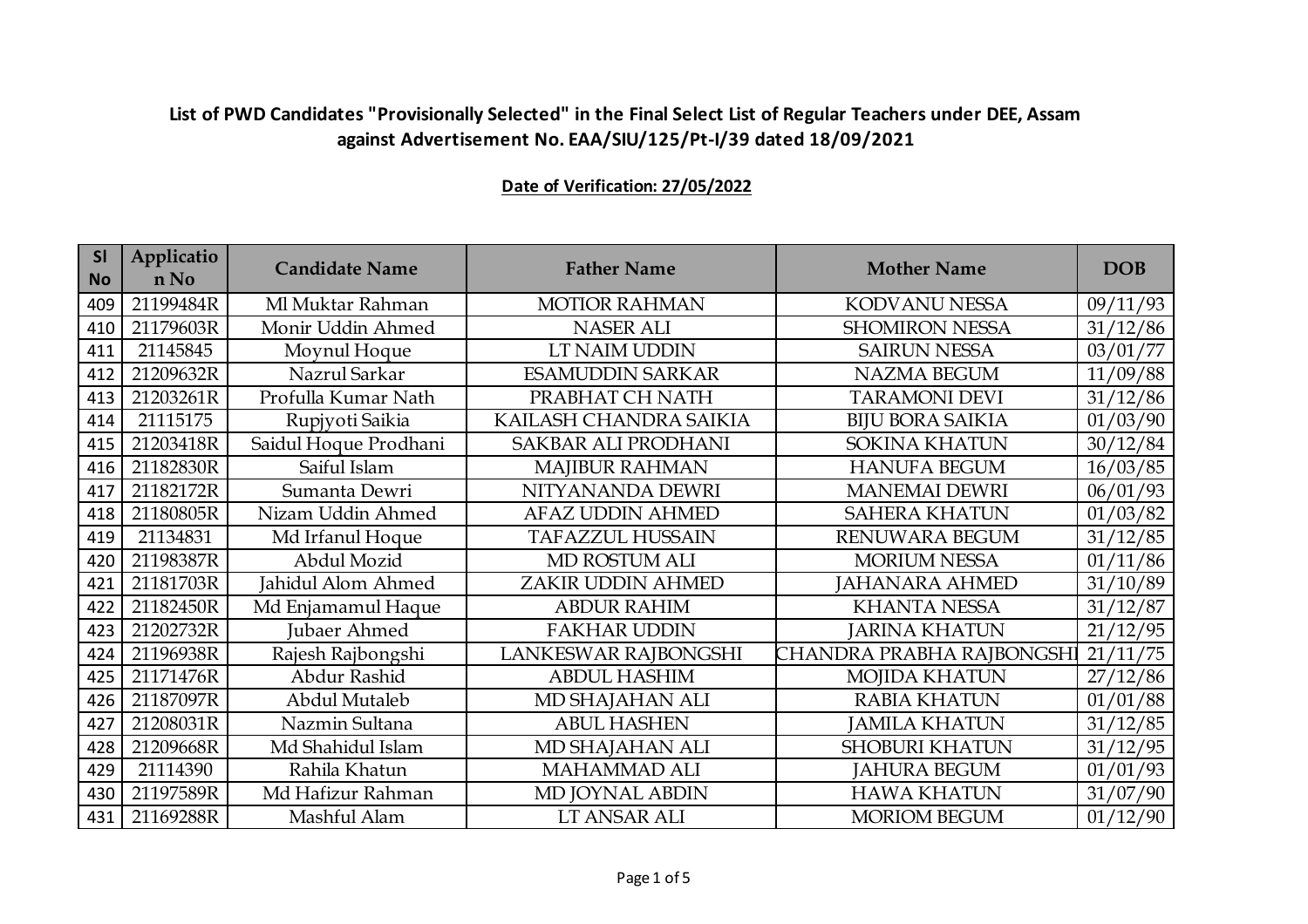| <b>SI</b><br><b>No</b> | Applicatio<br>n No | <b>Candidate Name</b> | <b>Father Name</b>         | <b>Mother Name</b>       | <b>DOB</b> |
|------------------------|--------------------|-----------------------|----------------------------|--------------------------|------------|
| 432                    | 21198799R          | Firdusa Begum         | <b>HABIBUR RAHMAN</b>      | <b>KAMARUN NESSA</b>     | 19/11/97   |
| 433                    | 21100642           | Nayan Moni Nath       | NAREN CH NATH              | <b>MALAYA NATH</b>       | 11/02/93   |
| 434                    | 21101439           | Tribeni Borah         | PRABHAT BORAH              | REKHA BORAH              | 21/01/91   |
| 435                    | 21101747           | Dhananjoy Ray         | <b>GOJEN CHANDRA RAY</b>   | <b>KABITA RAY</b>        | 25/07/80   |
| 436                    | 21101805           | Dipjyoti Medhi        | <b>TARINI MEDHI</b>        | <b>KANAN MEDHI</b>       | 01/04/92   |
| 437                    | 21102206           | Manash Jyoti Gogoi    | ROBINDRA NATH GOGOI        | NIRU GOGOI               | 01/03/75   |
| 438                    | 21102766           | Shiwani Chetia        | <b>GATESWAR CHETIA</b>     | <b>BHADRAWATI CHETIA</b> | 05/08/93   |
| 439                    | 21104115           | Abinash Gogoi         | <b>KIRTI KAMAL GOGOI</b>   | <b>TILUTTAMA GOGOI</b>   | 31/12/87   |
| 440                    | 21105135           | Riaz Ahmed            | <b>GOHAR ALI</b>           | SONAFULI BEGUM           | 01/01/95   |
| 441                    | 21106907           | Mosfika Jahan         | MD MOKBUL ALI              | <b>MOFIDA BEGUM</b>      | 03/03/90   |
| 442                    | 21107452           | Dhrubajyoti Dutta     | MUKHESWAR DUTTA            | <b>KANMAI DUTTA</b>      | 30/04/77   |
| 443                    | 21108667           | Solumon Dawo          | DEVAKANTA DAWO             | MEMOTI DAWO              | 01/04/98   |
| 444                    | 21109050           | Dipankar Borah        | <b>JADAB BORAH</b>         | <b>MAKON BORAH</b>       | 01/03/86   |
| 445                    | 21110804           | Debashis Das          | <b>LATE TEPURAM DAS</b>    | <b>ANJALI DAS</b>        | 21/01/92   |
| 446                    | 21113224           | Manash Pratim Baruah  | RAJENDRA BARUAH            | <b>MAINA BARUAH</b>      | 01/10/93   |
| 447                    | 21113695           | Muksina Siddiqua      | <b>SURUJ ALI</b>           | <b>AFIA KHATUN</b>       | 12/01/93   |
| 448                    | 21114308           | Satyam Konwar         | <b>HOREN KONWAR</b>        | <b>ANUPAMA KONWAR</b>    | 05/10/93   |
| 449                    | 21114689           | Jayeda Khatun         | <b>TOMSER ALI</b>          | <b>MOHIRON NESSA</b>     | 31/12/88   |
| 450                    | 21115578           | Dimpu Kakoti          | <b>JADU KAKOTI</b>         | <b>RINA KAKOTI</b>       | 26/12/93   |
| 451                    | 21115944           | Ramandeep Kaur        | <b>HARINDER SINGH</b>      | NEELAMJEET KAUR          | 10/06/83   |
| 452                    | 21119053           | Gulzar Hussain Bhuyan | <b>ABDUL JABBAR BHUYAN</b> | MOURFIYA KHATUN          | 04/03/86   |
| 453                    | 21120464           | Sharifa Khatun        | MD SHAHID ALI              | <b>SALEHA KHATUN</b>     | 01/01/77   |
| 454                    | 21120814           | Ranju Kakati          | PRATAP KAKATI              | <b>BIKAN KAKATI</b>      | 01/07/81   |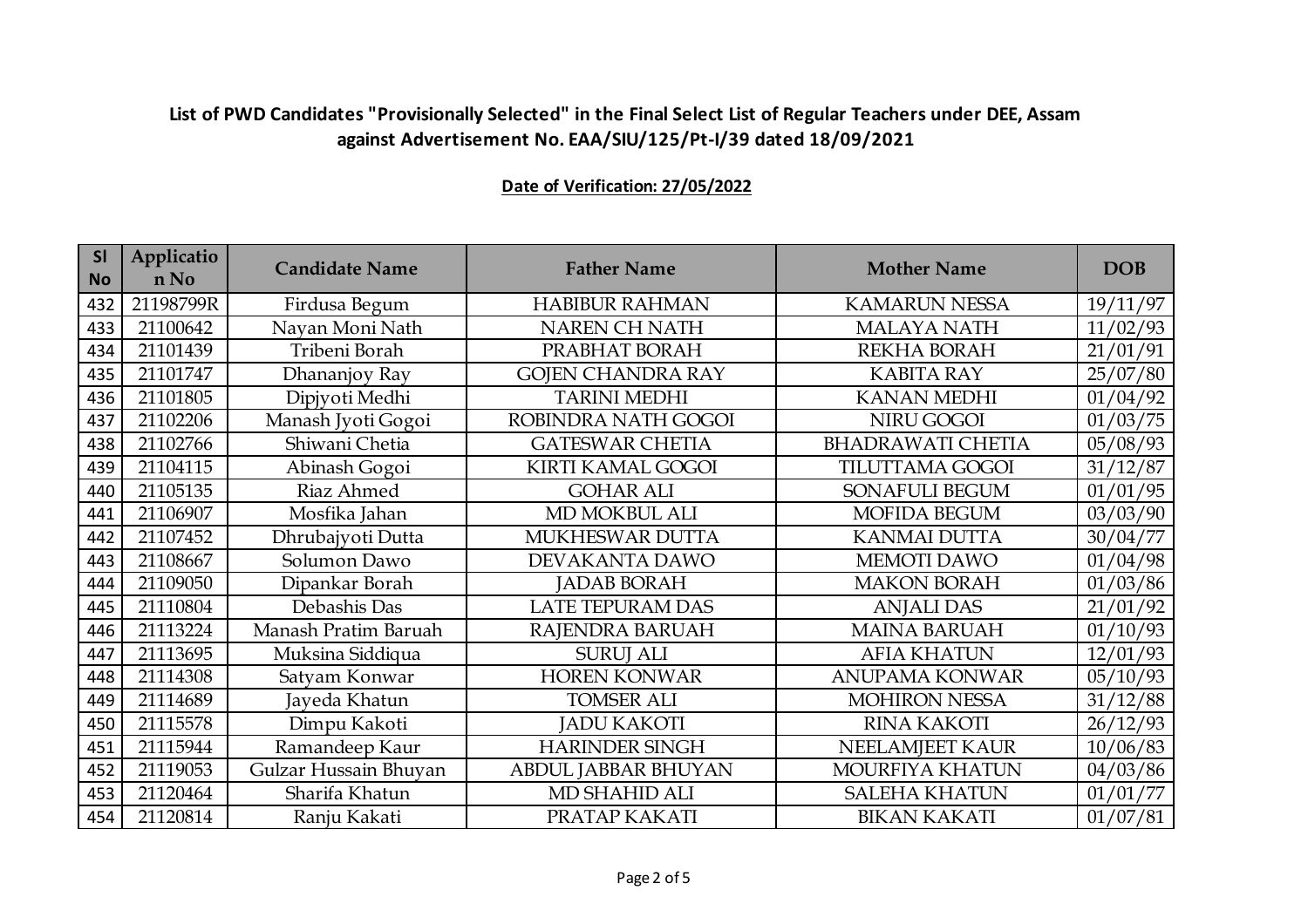| <b>SI</b><br><b>No</b> | Applicatio<br>n No | <b>Candidate Name</b>   | <b>Father Name</b>      | <b>Mother Name</b>             | <b>DOB</b> |
|------------------------|--------------------|-------------------------|-------------------------|--------------------------------|------------|
| 455                    | 21122332           | Soyanika Borah          | PADMODHAR BORAH         | <b>DIPTY BORAH</b>             | 30/09/94   |
| 456                    | 21122581           | Hemanta Kumar Kakoti    | DOMBARUDHAR KAKOTI      | NANDESWARI KAKOTI              | 03/02/76   |
| 457                    | 21125051           | Adilur Rahman           | <b>ABU TALEB</b>        | <b>AFIA KHATUN</b>             | 03/01/95   |
| 458                    | 21125547           | Ashad Ali               | <b>ROSTOM ALI</b>       | <b>AYSHA KHATUN</b>            | 31/10/79   |
| 459                    | 21126780           | Merry Barbaruah Duarah  | NARENDRA KR BARBARUAH   | ADMAWATI PHUKAN BARBARUA       | 05/05/86   |
| 460                    | 21126795           | Gautam Borah            | <b>DHARMESWAR BORAH</b> | <b>DHANADA BORAH</b>           | 20/11/81   |
| 461                    | 21127525           | Seema Das               | <b>SISHURAM DAS</b>     | <b>TARAMAI DAS</b>             | 01/10/87   |
| 462                    | 21148689           | Biplab Baruah           | SIRISH CH BARUAH        | <b>SWARNA BARUAH</b>           | 26/02/98   |
| 463                    | 21149810           | Sri Hemendra Kumar Nath | NAGENDRA NATH NATH      | PHULESWARI DEVI                | 30/01/77   |
| 464                    | 21160730           | Hitesh Mudiar           | LATE KRISHNA MUDIAR     | LATE RENUBALA MUDIAR           | 30/09/82   |
| 465                    | 21163237           | Shurpan Ali             | <b>KHALIL MIAH</b>      | <b>GULAPI BEGUM</b>            | 01/01/89   |
| 466                    | 21164783R          | Amina Begum             | <b>ALIMUDDIN AHMED</b>  | <b>JAHIRA BEGUM</b>            | 10/07/87   |
| 467                    | 21164808R          | Rohit Dawo              | <b>ROBIN DAWO</b>       | <b>MOHINI DAWO</b>             | 04/09/89   |
| 468                    | 21164835R          | Saiful Islam            | <b>ABDUL MATIN</b>      | <b>AJIFA KHATUN</b>            | 30/09/92   |
| 469                    | 21164979R          | Kollul Deb              | <b>KRISHNAPADA DEB</b>  | <b>REBADEB</b>                 | 05/01/93   |
| 470                    | 21165136R          | Saharul Islam Choudhury | NURUL HAQUE CHOUDHURY   | <b>ACHARUN NESSA CHOUDHURY</b> | 28/12/90   |
| 471                    | 21165302R          | Ruful Amin              | <b>ABDUL MALIK</b>      | <b>SOMIRUN NESSA</b>           | 22/04/94   |
| 472                    | 21165850R          | Shun Kumar Patar        | <b>BISHNU PATAR</b>     | <b>MINA PATAR</b>              | 17/01/93   |
| 473                    | 21165974R          | Kunja Saikia            | <b>NALIA SAIKIA</b>     | LATE MONESWARI SAIKIA          | 01/01/83   |
| 474                    | 21166379R          | <b>Aminul Mukter</b>    | <b>NAJIM UDDIN</b>      | <b>AMINA KHATUN</b>            | 19/12/92   |
| 475                    | 21166662R          | Hirak Das               | <b>KANAK CH DAS</b>     | <b>DIPALI DAS</b>              | 01/03/95   |
| 476                    | 21167683R          | Nijara Baishya          | <b>LABA BAISHYA</b>     | <b>ANIMA BAISHYA</b>           | 28/02/96   |
| 477                    | 21168016R          | Abdul Aziz Laskar       | <b>MAZARAF ALI</b>      | <b>ASIA BEGUM</b>              | 30/10/76   |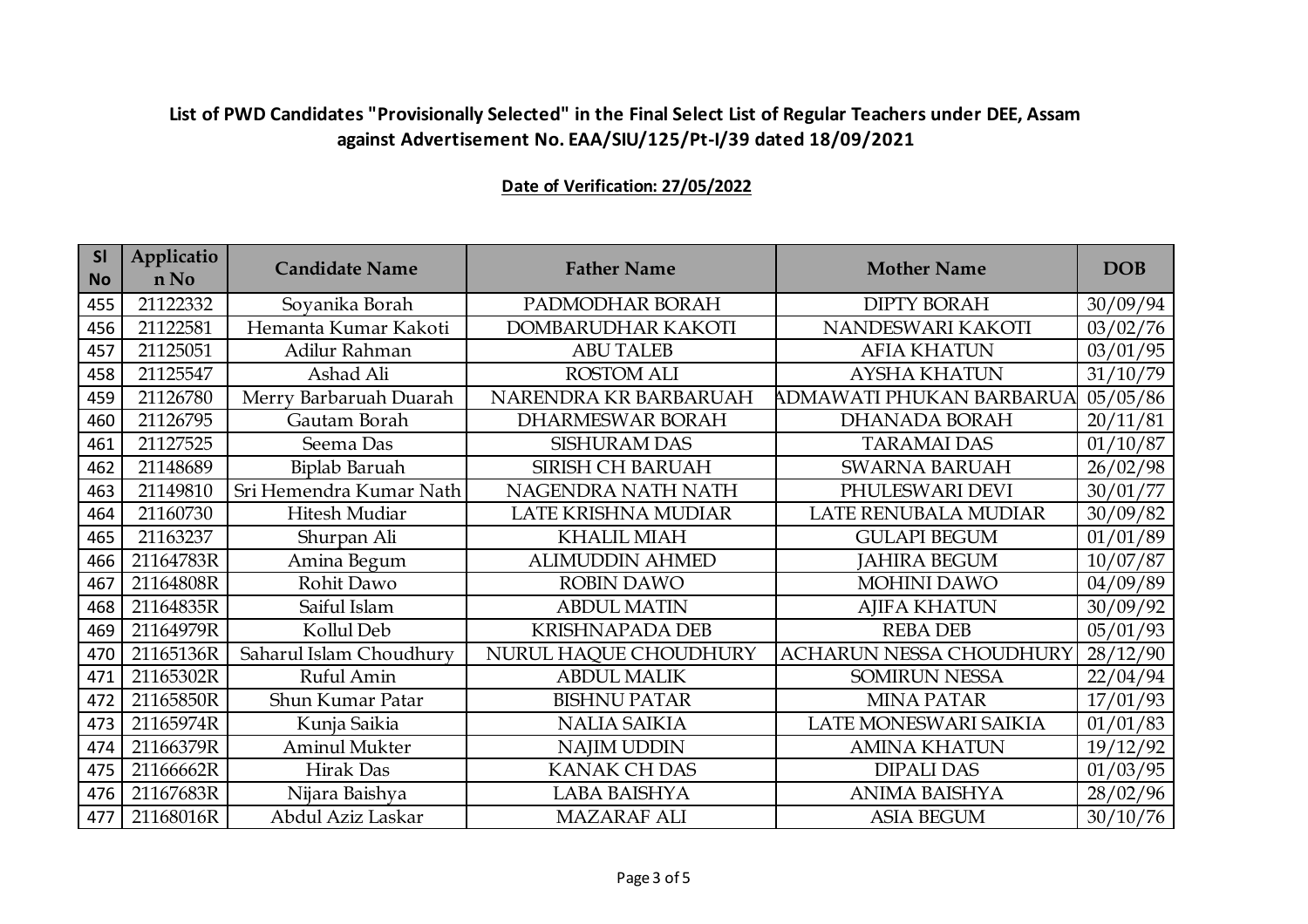| <b>SI</b><br><b>No</b> | Applicatio<br>n No | <b>Candidate Name</b> | <b>Father Name</b>        | <b>Mother Name</b>     | <b>DOB</b> |
|------------------------|--------------------|-----------------------|---------------------------|------------------------|------------|
| 478                    | 21168076R          | Mahbubul Hussain      | <b>HABIB ULLAH</b>        | <b>RAJIA KHATUN</b>    | 20/12/95   |
| 479                    | 21168677R          | Mrityunjoy Das        | MADHU SUDAN DAS           | <b>SATHI DAS</b>       | 13/05/87   |
| 480                    | 21168837R          | Ruhul Amin            | LT NURUL ISLAM            | <b>ALEYA KHATUN</b>    | 07/06/87   |
| 481                    | 21168973R          | Rubul Ahmed           | <b>RAFIQ AHMED</b>        | <b>SIMA BEGUM</b>      | 15/10/95   |
| 482                    | 21169114R          | Rikimani Das          | RANJIT KMAR DAS           | <b>SURAMA DAS</b>      | 11/02/93   |
| 483                    | 21169444R          | Najmon Naher          | <b>ABDUL MOTIN</b>        | <b>OJIFA KHATUN</b>    | 20/06/96   |
| 484                    | 21169543R          | Rezaul Alom           | SORBESH ALI               | <b>AZIRON NESSA</b>    | 31/08/91   |
| 485                    | 21169960R          | Tonoya Bhuiya         | LATE DIPESH BHUIYA        | LATE SHYAMALI BHUIYA   | 31/01/88   |
| 486                    | 21170049R          | Shohidul Islam        | <b>ABDUR ROHIM</b>        | <b>KOMELA KHATUN</b>   | 20/01/97   |
| 487                    | 21170561R          | Shikandar Ali         | <b>ABDUS SALAM</b>        | <b>MALEKA KHATUN</b>   | 04/03/81   |
| 488                    | 21170908R          | Barnali Deka          | <b>SUKA RAM DEKA</b>      | <b>CHARU LATA DEKA</b> | 01/07/90   |
| 489                    | 21170967R          | Raihan Parbin         | <b>MAMUD ALI</b>          | <b>MAZEDA KHATUN</b>   | 27/09/96   |
| 490                    | 21171035R          | Kanak Chakraborty     | <b>MANIK CHAKRABORTY</b>  | <b>UMA CHAKRABORTY</b> | 01/01/93   |
| 491                    | 21171877R          | Nripen Brahma         | LATE DANDI BRAHMA         | KHEMESWARI BRAHMA      | 02/04/93   |
| 492                    | 21171927R          | Abdul Mazid           | <b>ABDUS SATTAR</b>       | <b>SHAHIRA KHATUN</b>  | 05/09/96   |
| 493                    | 21172037R          | Muzahidul Islam       | <b>SHAHIDUL ISLAM</b>     | <b>SAFIA KHATUN</b>    | 31/12/97   |
| 494                    | 21172169R          | Matiar Rahman         | <b>JURAN ALI</b>          | <b>MAMTAZ BEGUM</b>    | 31/12/86   |
| 495                    | 21172258R          | Mizanur Rahman        | <b>ABDUL KADER MOLLAH</b> | <b>KHODEJA KHATUN</b>  | 17/12/90   |
| 496                    | 21172603R          | Atowar Rahman         | <b>ABDUL RAZZAQUE</b>     | <b>JAHANARA KHATUN</b> | 01/07/94   |
| 497                    | 21172740R          | Abu Taher Khan        | <b>ABDUL LATIF KHAN</b>   | <b>SHAMATUN NESSA</b>  | 01/11/88   |
| 498                    | 21172871R          | Rupam Dutta           | LATE ANIL DUTTA           | <b>KALPANA DUTTA</b>   | 10/09/94   |
| 499                    | 21173111R          | Gitimoni Moran        | RUPESWAR MORAN            | <b>ANIMA MORAN</b>     | 03/05/93   |
| 500                    | 21173164R          | Sri Muhinanda Doley   | <b>LUKESWAR DOLEY</b>     | PERANTI DOLEY          | 29/03/97   |